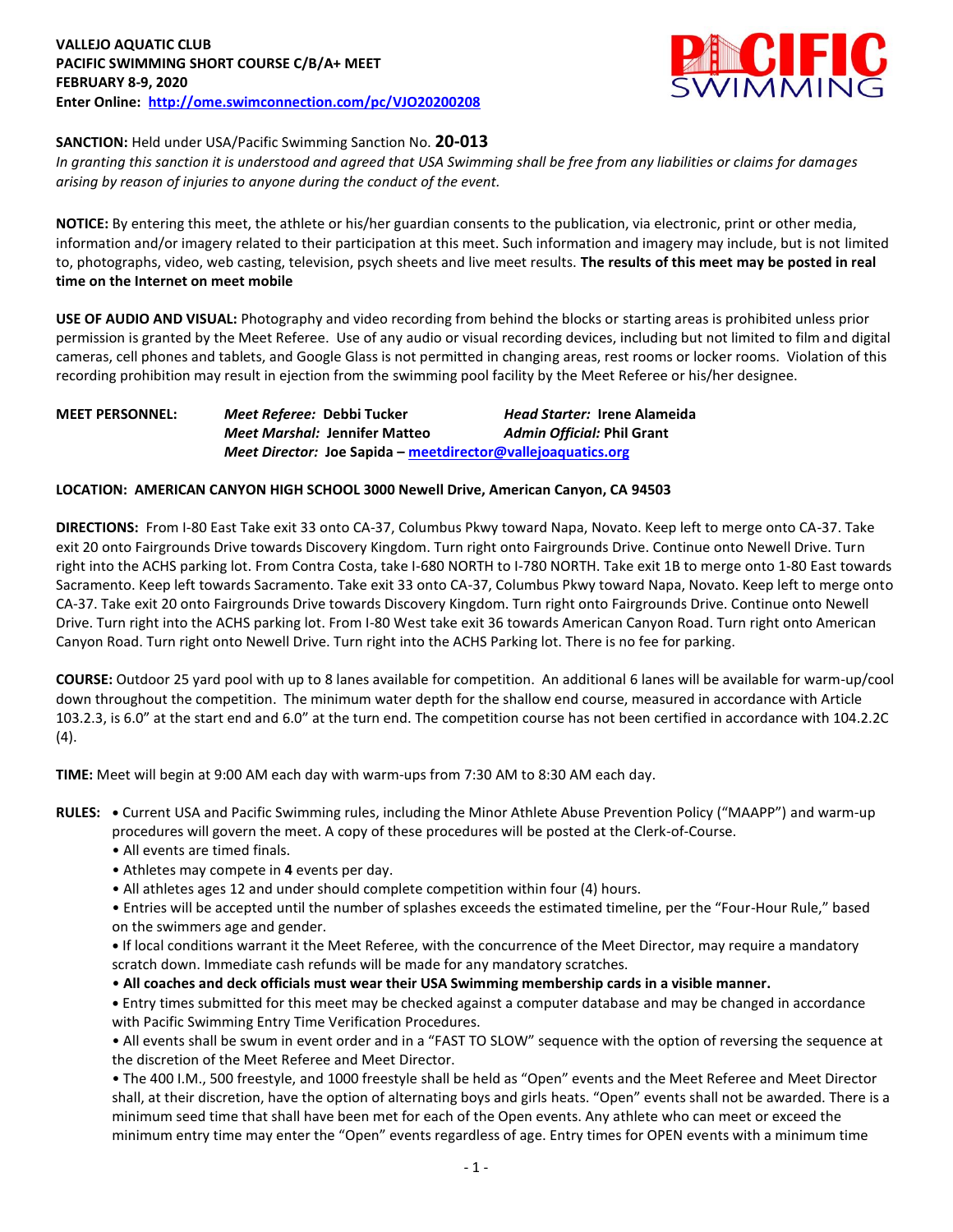standard (see Schedule of Events listed on page 5) which cannot be proven using the Pacific Swimming database may be verified by a complete set of meet results or verified by the athlete's coach, either of which may be presented upon check -in. (Refer to Pacific Swimming Rule 4A2).

• Athletes entering the 500 and 1000 freestyle events shall provide their own timers and lap counters.

**ATTENTION HIGH SCHOOL ATHLETES:** If you are a high school athlete in season, you need to be Unattached from this meet. It is the athlete's responsibility to be Unattached from this meet. You can un-attach at the meet if necessary. This does not apply to athletes swimming under the rules of the Nevada Interscholastic Activities Association (NIAA).

**UNACCOMPANIED ATHLETES:** Any USA Swimming athlete-member competing at the meet must be accompanied by a USA Swimming member-coach for the purposes of athlete supervision during warm-up, competition and warm-down. If a coach-member of the athlete's USA Swimming Club does not attend the meet to serve in said supervisory capacity, it is the responsibility of the athlete or the athlete's legal guardian to arrange for supervision by a USA Swimming member-coach. The Meet Director or Meet Referee may assist the athlete in making arrangements for such supervision; however, it is recommended that such arrangements be made in advance of the meet by the athlete's USA Swimming Club Member-Coach.

**RACING STARTS:** Athletes must be certified by a USA Swimming member-coach as being proficient in performing a racing start,or must start the race in the water. It is the responsibility of the athlete or the athlete's legal guardian to ensure compliance with this requirement.

**RESTRICTIONS:** • Smoking and the use of other tobacco products is prohibited on the pool deck, in the locker rooms, in spectator

- seating, on standing areas and in all areas used by athletes, during the meet and during warm-up periods.
- Sale and use of alcoholic beverages is prohibited in all areas of the meet venue.
- No glass containers are allowed in the meet venue.
- No propane heater is permitted except for snack bar/meet operations.
- All shelters must be properly secured.
- Deck Changes are prohibited.

• Destructive devices, to include but not limited to, explosive devices and equipment, firearms (open or concealed), blades, knives, mace, stun guns and blunt objects are strictly prohibited in the swimming facility and its surrounding areas. If observed, the Meet Referee or his/her designee may ask that these devices be stored safely away from the public or removed from the facility. Noncompliance may result in the reporting to law enforcement authorities and ejection from the facility. Law enforcement officers (LEO) are exempt per applicable laws.

 Operation of a drone, or any other flying apparatus, is prohibited over the venue (pools, athlete/coach areas, spectator areas and open ceiling locker rooms) any time athletes, coaches, officials and/or spectators are present.

• Pop-ups and tents shall not be allowed on deck. For Fire and Safety purposes, the coaches' area is for coaches only.

Athletes may check in with their coaches but cannot stay there.

• NO pets allowed on deck, other than service assistance animals.

**ELIGIBILITY:** • Athletes must be current members of USA Swimming and enter their name and registration number on the meet entry card as they are shown on their Registration Card. If this is not done, it may be difficult to match the athlete with the registration and times database. The meet host will check all athlete registrations against the SWIMS database and if not found to be registered, the Meet Director shall accept the registration at the meet (a \$10 surcharge will be added to the regular registration fee). Duplicate registrations will be refunded by mail.

• Athletes in the "A" Division must have met at least USA Swimming Motivational "A" minimum time standard. Athletes in the "B" Division must have met at least the listed "B" minimum time standard. All entry times slower than the listed "B" time standard will be in the "C" Division.

• Entries with **"NO TIME" shall be ACCEPTED (Exception – Open Events. See Rules).**

• Entry times submitted for this meet may be checked against a computer database and may be changed in accordance with Pacific Swimming Entry Time Verification Procedures.

• Disabled athletes are welcome to attend this meet and should contact the Meet Director or Meet Referee regarding any special accommodations on entry times and seeding per Pacific Swimming policy.

• Athletes 19 years of age and over may compete in the meet for time only, no awards. Such athletes must have met standards for the 17-18 age group.

• The athlete's age will be the age of the athlete on the first day of the meet.

**ENTRY FEES:** \$4.00 per event plus an \$8.00 participation fee per athlete. Entries will be rejected if payment is not sent at time of request. No refunds will be made, except mandatory scratch downs.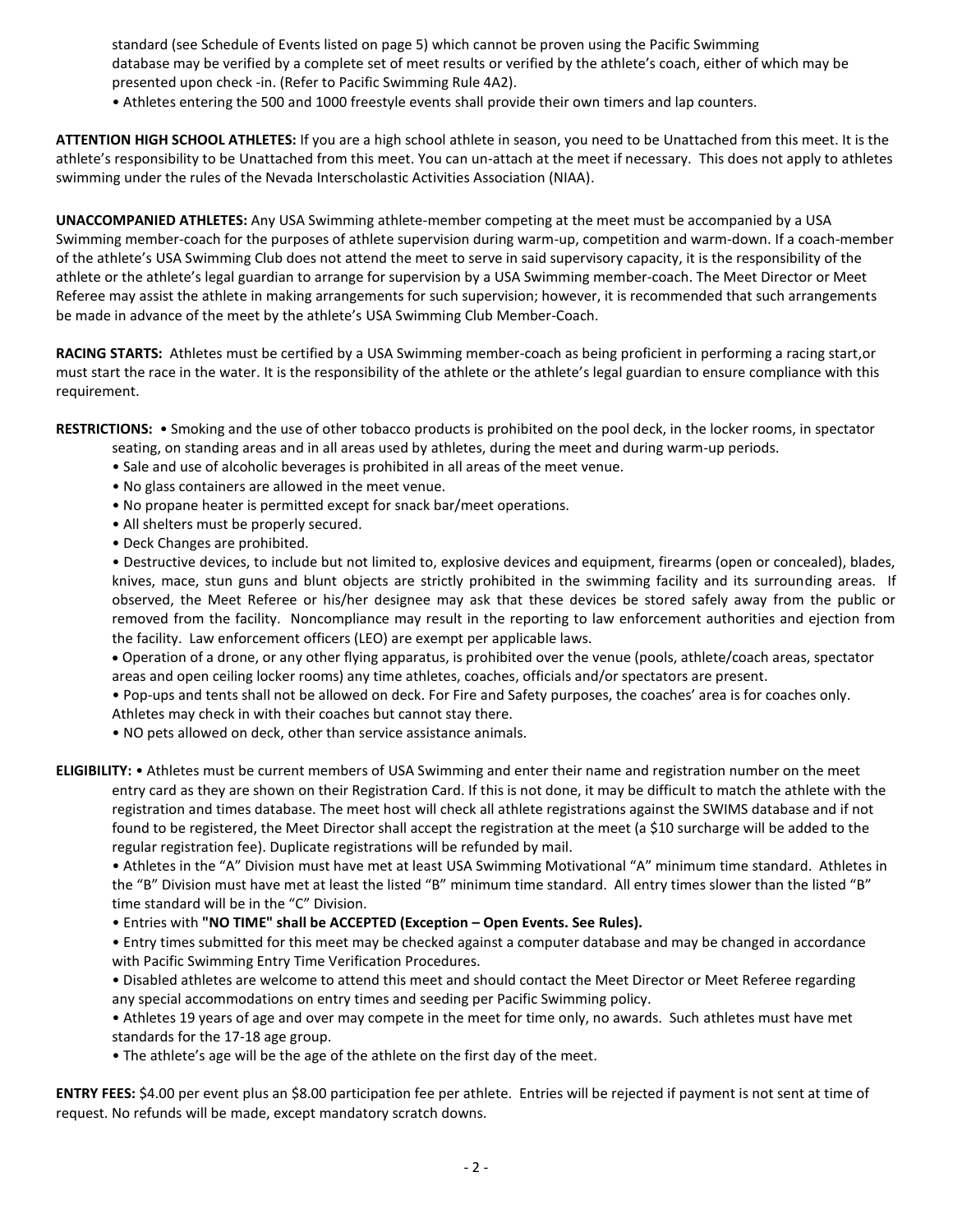**ONLINE ENTRIES:** To enter online go to **<http://ome.swimconnection.com/pc/VJO20200208>** to receive an immediate entry confirmation. This method requires payment by credit card. Swim Connection, LLC charges a processing fee for this service, equal to \$1 per athlete plus 5% of the total Entry Fees. Please note that the processing fee is a separate fee from the Entry Fees. If you do not wish to pay the processing fee, enter the meet using a mail entry. **Entering online is a convenience, is completely voluntary, and is in no way required or expected of an athlete by Pacific Swimming.** Online entries will be accepted through 11:59 PM on Wednesday **January 29, 2020**.

**MAILED OR HAND DELIVERED ENTRIES**: Entries must be on the attached consolidated entry form. Forms must be filled out completely and printed clearly with athlete's best time. Entries must be postmarked by midnight or hand delivered by 6:30 p.m on Wednesday, January 29, 2020 No late entries will be accepted. Requests for confirmation of receipt of entries should include a selfaddressed envelope.

| Make check payable to: | "Vallejo Aquatic Club" or "VJO" | Mail entries to: | VJO Meet Director      |  |  |  |
|------------------------|---------------------------------|------------------|------------------------|--|--|--|
|                        |                                 |                  | Re: Swim Meet Entries  |  |  |  |
|                        |                                 |                  | P.O. Box 5846          |  |  |  |
|                        |                                 |                  | Vallejo, CA 94591-5846 |  |  |  |
|                        |                                 |                  |                        |  |  |  |

**CHECK-IN:** The meet will be deck seeded. Athletes must check-in at the Clerk-of-Course. No event shall be closed more than 30 minutes before the scheduled start of the session. Close of check-in for remaining events shall be no more than 60 minutes before the estimated time of the start of the first heat of the event. Athletes who do not check in will not be seeded in the event.

**SCRATCHES:** Any athletes not reporting for or competing in an individual timed final event that they have checked in for shall not be penalized.

**AWARDS:** Ribbons shall be awarded to 1st through 8th place finishers in the A+, B and C divisions for each event and age group. 13 & OV events will be awarded as 13-14 and 15-16, 17-18 Age Groups. Athletes aged 19 and over shall not be awarded. "A" medals shall be awarded to athletes achieving new "A" times swum during this meet only. Open events shall not be awarded.

## **AWARDS SHALL BE PICKED UP ON SUNDAY BY A CLUB'S COACH OR CLUB REPRESENTATIVE. AWARDS WILL NOT BE MAILED. NON ZONE 3 CLUBS AND UNATTACHED ATHLETES MUST COORDINATE WITH THE AWARDS DESK FOR PICK UP &/OR DELIVERY OF AWARDS AND FOR THOSE AWARDS NOT PICKED UP, PRE-PAID ENVELOPES MUST BE PROVIDED. AWARDS WILL NOT BE INDIVIDUALLY DISTRIBUTED THROUGHOUT THE MEET.**

**ADMISSION:** FREE. A three-day program will be available for \$5.00.

**SNACK BAR & HOSPITALITY:** A snack bar will be available throughout the competition. Coaches and working deck officials will be provided lunch. Hospitality will serve refreshments to timers and volunteers.

**MISCELLANEOUS:** No overnight parking is allowed. Facilities shall not be provided after meet hours.

**MINIMUM OFFICIALS:** At least seven days prior to the start of the meet, meet management (Meet Director and/or Meet Referee) shall contact a representative from each club participating in the meet, and provide a preliminary inventory of the officials that club is required to provide for each session. Each club shall, by the start of the meet, provide to the Meet Director or designee a list of Officials who have agreed to represent that club during each session of the meet.

At the meet, meet management shall conduct an inventory of officials, and shall compare the number of athletes entered in each session by each club with the number of officials present representing each club. If meet management certifies that a club has not provided sufficient officials for any session of the meet in accordance with the table below, excluding finals in a trials and finals meet, the club will be fined \$100 per missing official per session of the meet.

| Club athlete entered in session | Trained and carded officials requested |
|---------------------------------|----------------------------------------|
| $1 - 10$                        |                                        |
| $11 - 25$                       |                                        |
| $26 - 50$                       |                                        |
| 51-75                           |                                        |
| 76-100                          |                                        |
| 100 or more                     |                                        |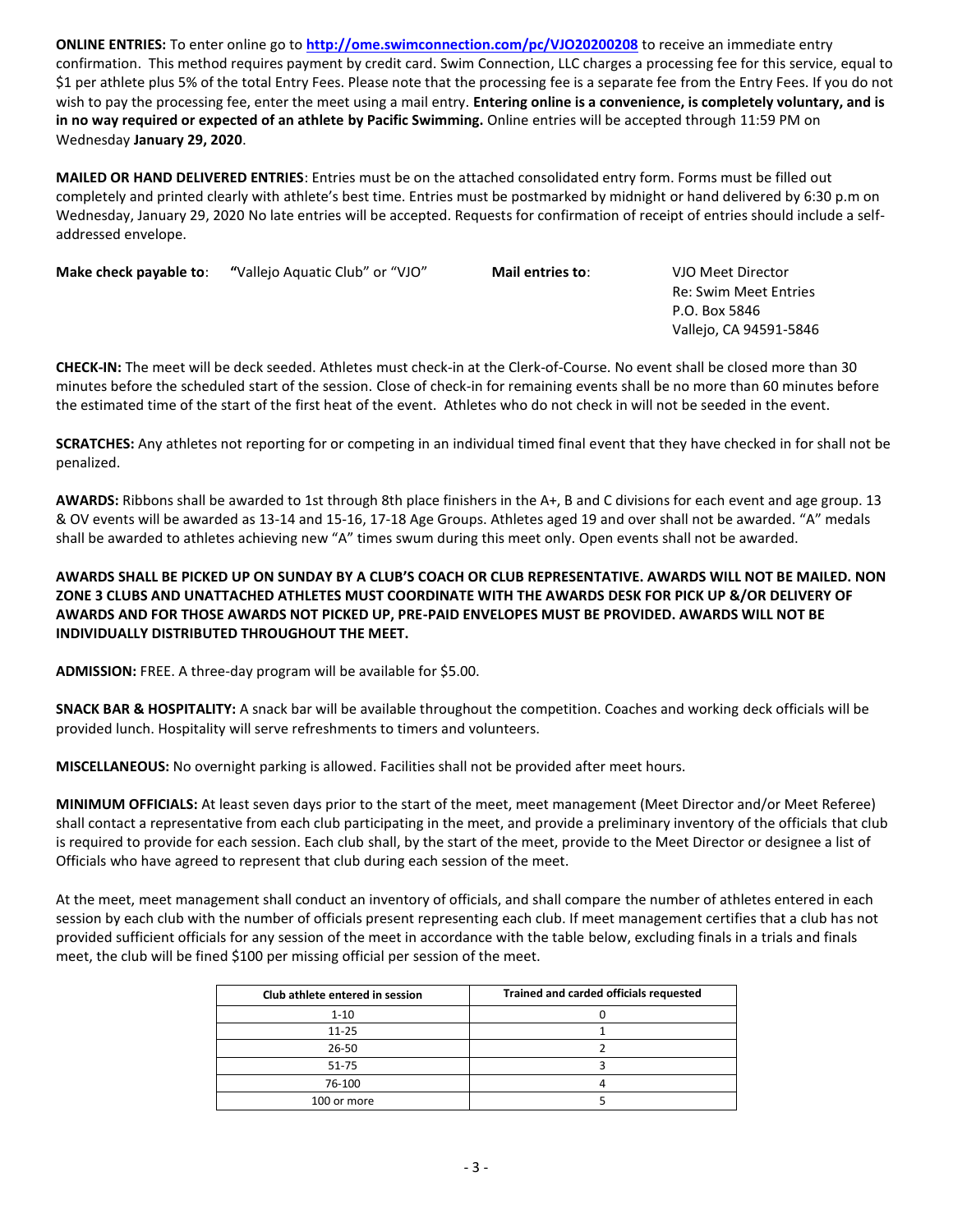|                        | SATURDAY, FEBRUARY 8, 2020                                                                                                                                        |                        |               |                                                                                                                                                     |               |
|------------------------|-------------------------------------------------------------------------------------------------------------------------------------------------------------------|------------------------|---------------|-----------------------------------------------------------------------------------------------------------------------------------------------------|---------------|
| <b>EVENT#</b>          | <b>EVENT</b>                                                                                                                                                      | <b>EVENT#</b>          | <b>EVENT#</b> | <b>EVENT</b>                                                                                                                                        | <b>EVENT#</b> |
| $\mathbf{1}$           | OPEN 400 IM*                                                                                                                                                      | $\overline{2}$         | 43            | 13 & OVER 200 FREE                                                                                                                                  | 44            |
| $\overline{3}$         | 11-12 200 IM                                                                                                                                                      | 4                      | 45            | 11-12 200 FREE                                                                                                                                      | 46            |
| 5                      | 9-10 100 IM                                                                                                                                                       | 6                      | 47            | 9-10 50 FREE                                                                                                                                        | 48            |
| $\overline{7}$         | 8 & UNDER 100 IM                                                                                                                                                  | 8                      | 49            | 8 & UNDER 25 FREE                                                                                                                                   | 50            |
| 9                      | 13 & OVER 100 FLY                                                                                                                                                 | 10                     | 51            | 13 & OVER 100 BREAST                                                                                                                                | 52            |
| 11                     | 11-12 50 FLY                                                                                                                                                      | 12                     | 53            | 11-12 50 BREAST                                                                                                                                     | 54            |
| 13                     | 9-10 50 FLY                                                                                                                                                       | 14                     | 55            | 9-10 100 BREAST                                                                                                                                     | 56            |
| 15                     | 8 & UNDER 25 FLY                                                                                                                                                  | 16                     | 57            | 8 & UNDER 50 BREAST                                                                                                                                 | 58            |
| 17                     | 13 & OVER 200 BACK                                                                                                                                                | 18                     | 59            | 13 & OVER 100 BACK                                                                                                                                  | 60            |
| 19                     | 11-12 100 BACK                                                                                                                                                    | 20                     | 61            | 11-12 50 BACK                                                                                                                                       | 62            |
| 21                     | 9-10 100 BACK                                                                                                                                                     | 22                     | 63            | 9-10 50 BACK                                                                                                                                        | 64            |
| 23                     | 8 & UNDER 50 BACK                                                                                                                                                 | 24                     | 65            | 8 & UNDER 25 BACK                                                                                                                                   | 66            |
| 25                     | 11-12 100 FLY                                                                                                                                                     | 26                     | 67            | 13 & OVER 200 FLY                                                                                                                                   | 68            |
| 27                     | 13 & OVER 200 BREAST                                                                                                                                              | 28                     | 69            | 11-12 200 FLY                                                                                                                                       | 70            |
| 29                     | 9-10 50 BREAST                                                                                                                                                    | 30                     | 71            | 9-10 100 FLY                                                                                                                                        | 72            |
| 29A                    | 11-12 100 BREAST                                                                                                                                                  | 30A                    | 73            | 8 & UNDER 50 FLY                                                                                                                                    | 74            |
| 31                     | 8 & UNDER 25 BREAST                                                                                                                                               | 32                     | 75            | 13 & OVER 50 FREE                                                                                                                                   | 76            |
| 33                     | 13 & OVER 100 FREE                                                                                                                                                | 34                     | 77            | 11-12 100 FREE                                                                                                                                      | 78            |
| 35                     | 11-12 50 FREE                                                                                                                                                     | 36                     | 79            | 8 & UNDER 100 FREE                                                                                                                                  | 80            |
| 37                     | 9-10 100 FREE                                                                                                                                                     | 38                     | 81            | 13 & OVER 200 IM                                                                                                                                    | 82            |
| 39                     | 8 & UNDER 50 FREE                                                                                                                                                 | 40                     | 83            | <b>OPEN 1000 FREE*</b>                                                                                                                              | 84            |
| 41                     | <b>OPEN 500 FREE *</b>                                                                                                                                            | 42                     |               |                                                                                                                                                     |               |
|                        | The 400 I.M. and the 500<br>Free shall be swum fastest<br>to slowest and may<br>alternate women's and<br>men's heats at the<br>discretion of the meet<br>Referee. |                        |               | The 1000 Free shall be<br>swum fastest to slowest<br>and may alternate women's<br>and men's heats at the<br>discretion of the meet<br>Referee.      |               |
|                        | Athletes shall provide their<br>own timers and lap<br>counters for the 500 Free.<br>Athletes shall have met the<br>Minimum Time Standard<br>below.                |                        |               | Athletes shall provide their<br>own timers and lap<br>counters for the 1000 Free.<br>Athletes shall have met the<br>Minimum Time Standard<br>below. |               |
| $*6:24.19$<br>*7:09.09 | Min Seed Time 400IM<br>Min Seed Time 500 FREE                                                                                                                     | $*6:13.09$<br>*6:57.29 | $*14:48.09$   | Min Seed Time 1000 FREE                                                                                                                             | *14:32.59     |

Use the following URL to find the time standards: <http://www.pacswim.org/swim-meet-times/standards>